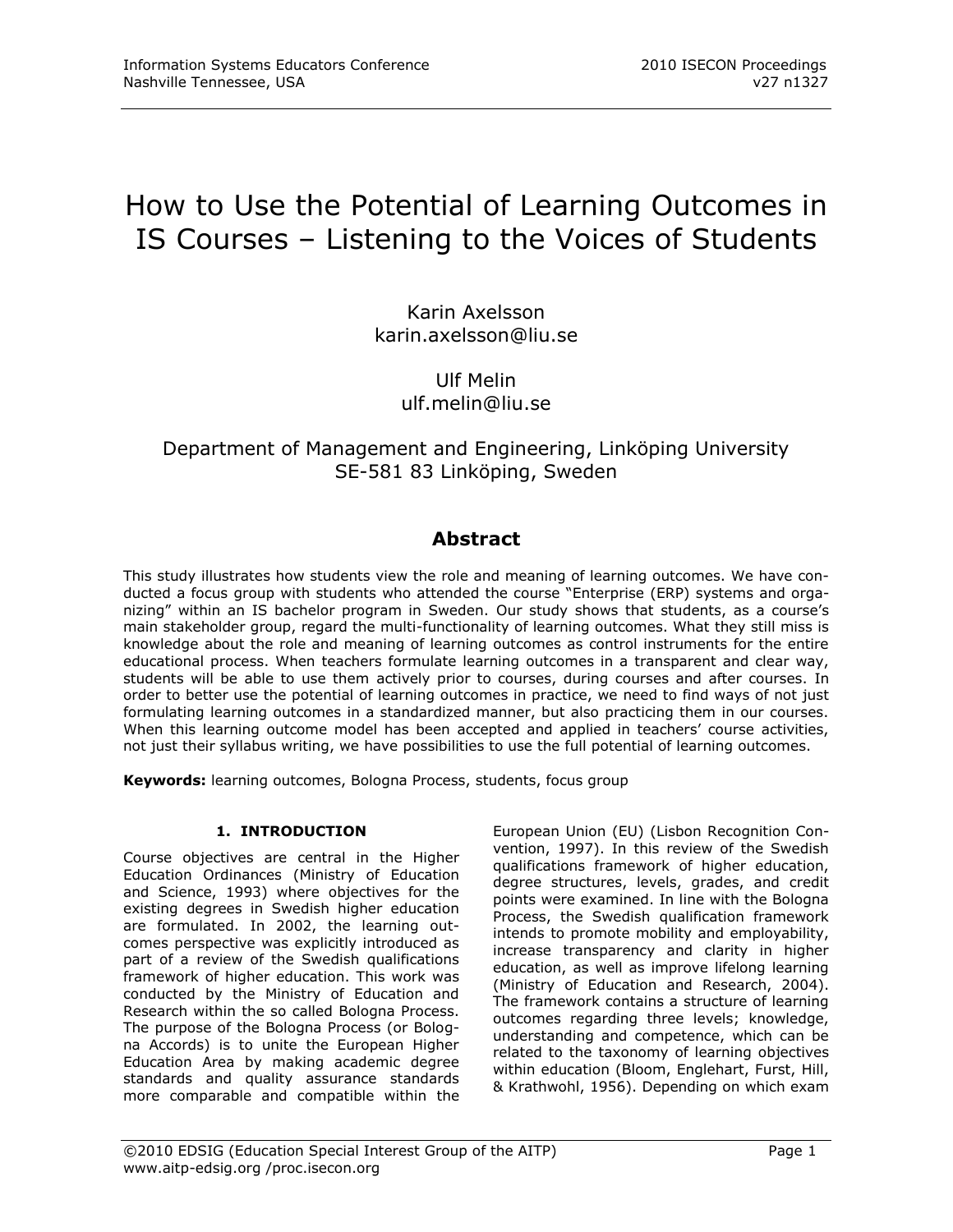the student intends to take (bachelor, master or doctoral degree) the learning outcomes of course differ, but the three levels are applied in all higher education syllabuses in Sweden (Gallavara, Hreinsson, Kajaste, Lindesjöö, Sølvhjelm, Sørskår, & Sedigh Zadeh, 2008).

Since the launch of the Bologna Process in 1997, we have seen huge and fast changes in higher education within the EU focusing on reformulation of learning outcomes in syllabuses as well as principles for how to examine these learning outcomes in courses. See e.g. the European Association for Quality Assurance in Higher Education (ENQA) for more details on the Bologna Process [\(www.enqa.eu\)](http://www.enqa.eu/). Much emphasis has been put on design of learning outcomes; i.e., how to formulate appropriate learning outcomes for a specific course. Since the Bologna Process was introduced during a short period of time in Sweden, the formulation of learning outcomes often became rather intensive and instrumental. Almost all higher education syllabuses were re-written and reformulated according to the new standards during the year 2007. In most cases, limited time was allocated to re-design of courses in relation to the introduced levels of knowledge, understanding and competence. Instead, the re-design was often performed as a translation of old course objectives into learning outcomes formulations, instrumentally using pre-defined verbs suggested in different university policies. As a consequence, the potential of learning outcomes were not taking full advantage of.

Information systems (IS) education is no exception from this rather intensive and instrumental way of action. We have now followed our new syllabuses and learning outcomes in courses for a couple of years. Time has come to examine the expected benefits of learning outcomes in more detail. In order to do this we need to examine learning outcomes in a wider perspective, though. We have to broaden the scope and view learning outcomes in a context; cf. Reichert and Tauch (2003) for a contextual evaluation of the Bologna Process on an EU level. Our point of departure is the Swedish higher educational system, which is influenced by the EU model. Assessment of learning outcomes is, however, no solely a European issue; cf. e.g. Abraham (2006) who discusses these matters from an U.S. perspective.

The purpose of the paper is to explore how we can develop usable learning outcomes in IS education by focusing on the most important stakeholder group in higher education; the students. The students are highly affected by learning outcomes, but seldom involved in the process of formulating them. The research question to answer is "How do students view the role and meaning of learning outcomes?". This question is focused in order to explore what IS educators can learn from this in order to improve their use of learning outcomes in practice. In the paper we study how students who attended a course named "Enterprise systems and organizing" apprehended this course's learning outcomes.

After this introduction, the paper has the following disposition: In Section Two we discuss the multi-functionality of learning outcomes. In Section Three our research approach is described, followed by the empirical case. Empirical findings from the case are analyzed in Section Four and further discussed in Section Five. The paper is concluded in Section Six where we also make some remarks on limitations and further research.

#### **2. THE MULTI-FUNCTIONALITY OF LEARNING OUTCOMES**

As stated in the introduction, the higher educational systems within the EU have converged into a joint model where learning outcomes are visible throughout a course's life cycle. The content and objectives of a course are formulated in learning outcomes, which are then assessed and examined at the end of the course. This way of working is based on the notion of making learning outcomes, learning activities in the course, and examination aligned and in coherence with each other. This is often discussed as constructive alignment (Biggs, 2003).

A keystone in the Bologna Process (European Association for Quality Assurance in Higher Education, 2005) is the development and publication of explicit, intentional learning outcomes. Defining and using the learning outcomes (e.g., in a syllabus) can then be the starting point for a course's life cycle; from course design to course evaluation. Learning outcomes are statements expressing what the student is expected to know, understand, and/or be able to demonstrate after having completed a learning process (European Commission, 2004).

A main challenge for IS education in order to attract motivated and high performing stu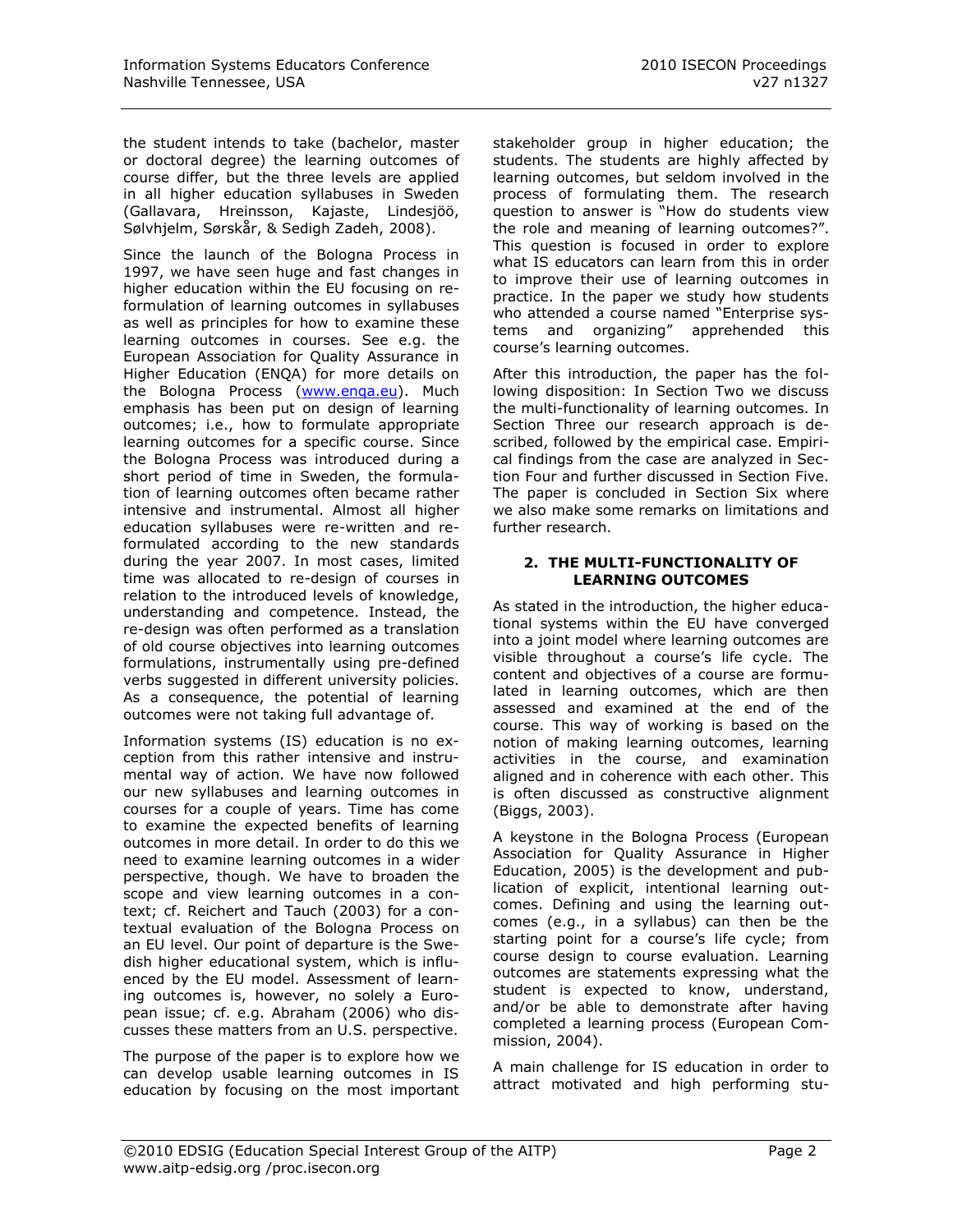dents and remain competitive among employers, is how to develop learning outcomes that meet several demands. The learning outcomes have several functions; this multi-functionality is also highlighted by Gallavara et al. (2008). Maybe the most obvious function is to illustrate what the course is about and guarantee that all parts of a course are examined. Another, sometimes more invisible, function of learning outcomes is that they are used in order to market a course to presumptive students; i.e., the learning outcomes serve as a content declaration that should make students interested in taking the course. Students' future employability has been much emphasized during the EU Bologna Process (Fallows & Steven, 2000). Thus, the learning outcomes are also used by previous students in order to describe their competence to future employers. Furthermore, these employers might use the learning outcomes in order to compare students, educational programs, and institutions. Another outspoken goal with learning outcomes is that they should be internationally comparable and, thus, support student mobility (Papatsiba, 2006).

In theory, this multi-functionality of learning outcomes might be appealing, but it also implies a challenge. When a learning outcome should be used by several actors (e.g., teachers, students, and employers) in order to fulfill different goals, the formulation of learning outcomes becomes a very important and challenging task. Simultaneously, the process of implementing this model in Sweden, which is the national context we study, has been performed in an urgent way, as the new learning outcomes model was implemented in all Swedish university courses at the same time. When implementing the model it was often apprehended as more important to develop *any* learning outcomes than to make sure to develop *usable* learning outcomes. To put it a bit blunt, many faculty members were more focused on the fact that new syllabuses were written (the activity) than what was written in them (the content) regarding learning outcomes.

# **3. RESEARCH APPROACH**

The findings we report in this paper stem from a research project conducted in collaboration between four IS educational programs at different universities in Sweden. The project called "A learning outcome model – reflected assessment" was performed from 2007 to 2009. Learning outcomes as part of the Bologna Process have been a major point of departure for the project. When applying learning outcomes in higher education courses the need for assessment of student achievements versus learning outcomes is highlighted. Learning outcomes have a great potential to improve quality in higher education, but several challenges are present (as introduced above). In order to be able to perform reflected assessment of student achievements, a set of structured guidelines has been developed in the present project. The set of guidelines is related to learning outcomes from different perspectives, such as employability, student learning outcomes, research and subject – as well as university unique profiles. This paper describes a subset of the project outcome.

This paper is based on qualitative empirical data from a focus group (Morgan, 1998) conducted with students who attended the course "Enterprise systems and organizing". The course is taken during the third year of the Bachelor Program in IS at the studied university. The focus group was designed with the purpose to generate empirical data focusing on how these students apprehended the learning outcomes of the present course. Focus groups have a long history as a data generation method in the marketing field (Fern, 2001). The method has in recent years become an instrument in the public society to hear "the people's voice".

Focus groups are also used as a data generation method by researchers, mainly in social sciences (Vaughn, Schumm, & Sinagub, 1996). Morgan (1998) describes focus groups as group interviews. A moderator guides the group when discussing decided issues by posing questions that have been formulated in advance. A focus group is always created with a specific purpose; there is a purpose that the focus group is supposed to meet. Focus groups are a feasible approach to gather knowledge and enquiries from different individuals (ibid.). Different persons possess pieces of knowledge about a certain matter and when these pieces are brought together and discussed the total amount of knowledge normally increases. When introducing and managing a focus group it is important to be able to declare what the arrangement is supposed to produce.

A focus group normally consists of six to eight persons (Morgan, 1998), but other authors mention different preferable sizes of the group,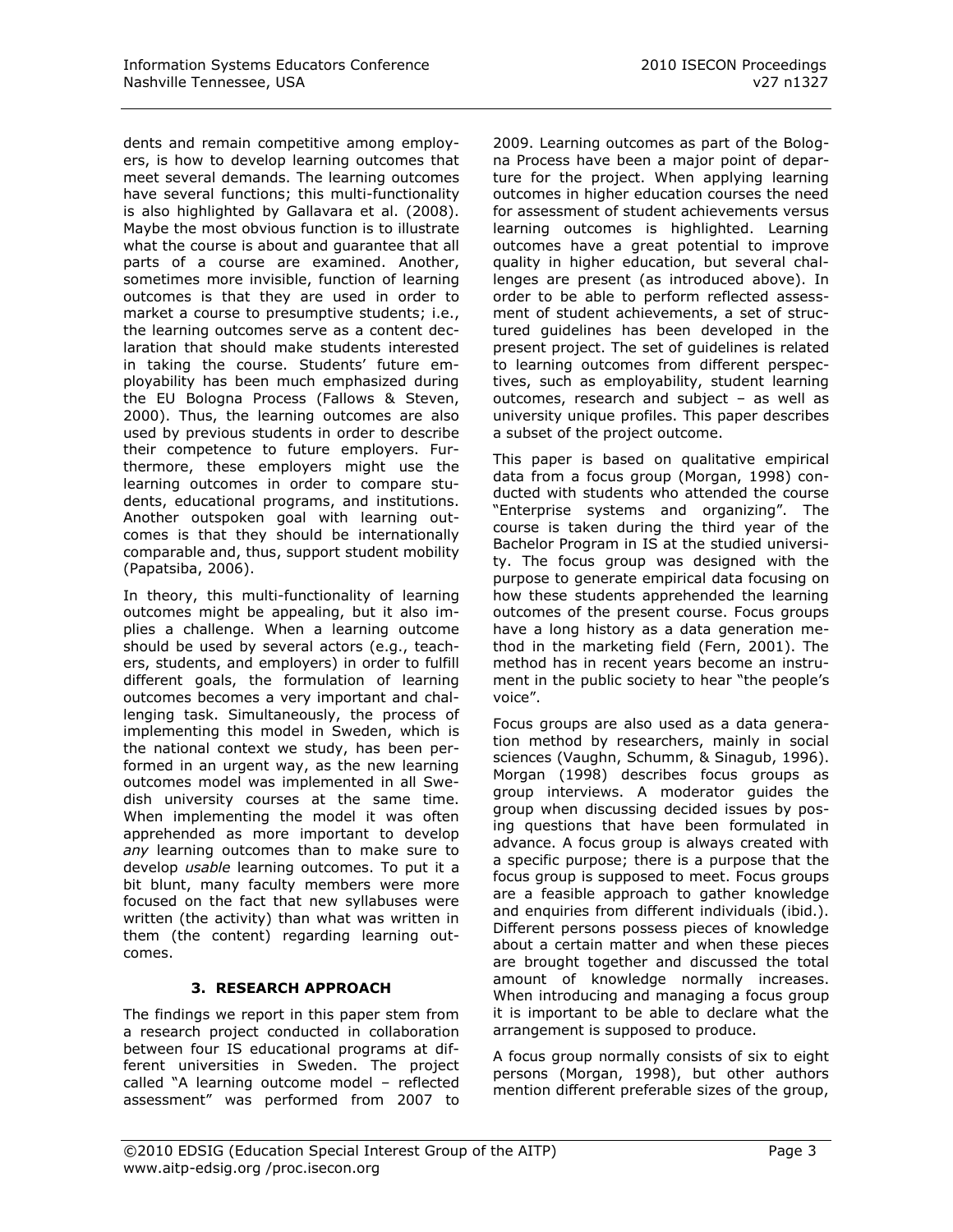ranging from four to twelve persons depending on the purpose of the group. It is an intricate task to choose and recruit persons for the focus group. The participants should be chosen so that they potentially can contribute to the discussion. It can be difficult to convince persons to join the focus group, they may demand some benefit in return. It is also important to consider which type of empirical data the focus group discussions will result in as well as how the data can and will be used, analyzed and spread afterwards. Empirical data must, thus, be presented in a clear way and be adjusted to the target group. (ibid.)

The moderator who manages the focus group must facilitate that everyone participates actively and that no single actor dominates the group. The atmosphere should be open and friendly in order to encourage everybody to contribute to the discussion and the purpose of the focus group. The moderator is not supposed to insert his or her own opinions into the discussion (Krueger, 1998). Instead, the moderator should pose generative questions and issues to the group. Morgan (1998) argues that the focus group can be either structured or unstructured. There are advantages with groups of people knowing each other as well as with groups of strangers. Individual actors view issues from different perspectives and the focus group is, thus, an appropriate method to use in order to understand how different views are constructed and expressed (Kitzinger & Barbour, 1999) as well as provide a profound discussion in a certain matter. It was in this sense the focus group was used as data generation method in the present project.

#### **Focusing the Course "Enterprise Systems and Organizing"**

The course in focus is part of the third year of the Bachelor Program in IS. This course was also given prior to the Bologna Process which implies that there were two versions of the syllabus present; one with "old" course objectives (which was the concept used in syllabuses at that time) and one with "learning outcomes" according to the new EU syllabus structure. The students who participated in the focus group had taken the course at two different years; one sub-group had taken the old version and one sub-group had taken the new one. This made it possible to compare similarities and differences between these two course occasions, specially focusing on how the students apprehended the meaning and function of learning outcomes versus the old course objectives.

The choice of studying this particular course was made because the course had changed very little (regarding overall course design, content, literature, etc.) except from how the learning outcomes were formulated. The course was in that sense an example of the rapid and instrumental re-design of syllabuses during the Bologna Process, discussed above. This means that all participating students had taken the same course regarding content (above), although the two versions of the learning outcomes/course objectives were formulated and focused in different ways.

The new learning outcomes for the course are:

- Understand, describe, evaluate and reflect on IT-systems, application areas and systems interacting with organization and organizing
- Understand, describe and discuss the analysis, acquisition, adaptation, implementation and impacts of enterprise systems
- Critically examine, discuss problems and consider the enterprise systems as an ITartifact in organizational contexts
- Understand and apply an enterprise system

The old course objectives were:

- Acquire knowledge of IT-systems (ERP systems) architecture, applications and systems interaction, organization and organizing
- Acquire skills in analysis, acquisition, adaptation, implementation and impact of ERP systems
- Critically examine and problemize ERP systems as an IT artifact in organizational contexts
- The course will provide both conceptual and practical images of the area

The focus group was led by two moderators. Seven university students participated and they had all taken the same course, which was a conscious choice since Morgan (1998) argues that the participants' background should be as homogenous as possible. The students were recruited from the two classes which had taken the course the current year and the year before. They were selected based on their interest to participate. Two students had taken the old version of the course and five students had taken the new version. The focus groups were introduced by the moderators who presented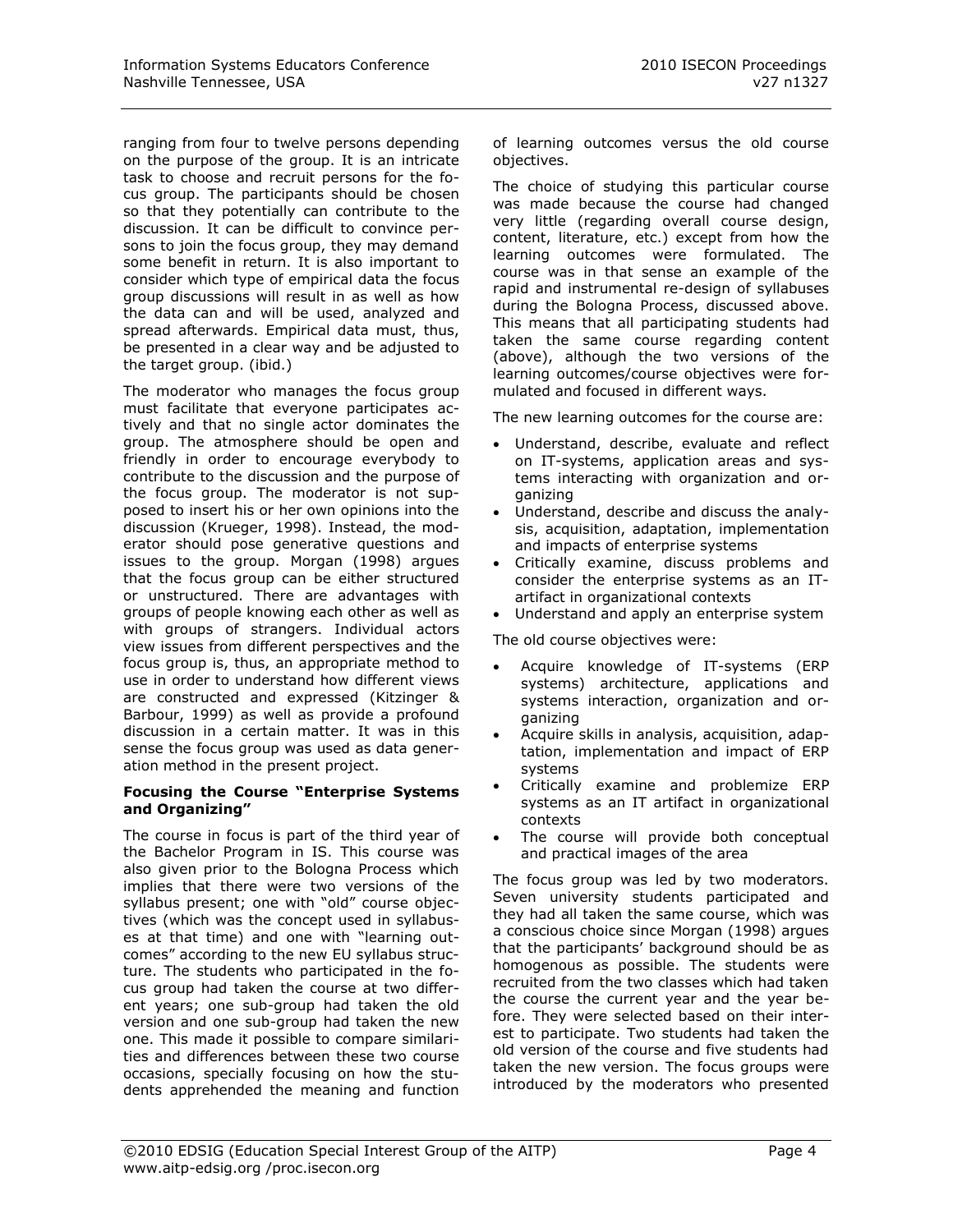the purpose of the focus group and gave some background information about the research project and learning outcomes model in general. The discussion was then focused on the studied course and its learning outcomes. The discussion was taped and documented by one of the moderators. After the focus group meeting was ended the findings were analyzed in a qualitative way (Walsham, 2006) and reported in a synthesized form. Finally, the findings were presented and discussed in the project group as input to the emergent learning outcomes framework.

The focus group was divided into two phases. During the first phase (1) the meanings and functions of learning outcomes were discussed in general terms. During the second phase (2) the chosen course was focused. In both these phases the following issues were discussed:

- Problems and solutions concerning learning outcomes
- Possible meanings and functions of learning outcomes
- The syllabus as carrier of learning outcomes
- The students apprehension of learning outcomes (do students read them, do learning outcomes make any difference in the course, do students use them in any way, etc.)
- Learning outcomes for whom (teachers, students, others)

#### **4. EMPIRICAL FINDINGS**

According to the discussion in the focus group, it was obvious that the students found the new learning outcomes much more tangible compared to the old course objectives. This was mainly explained by the fact that each learning outcome is formulated based on a verb; e.g., define, describe, explain, apply, understand, etc. The earlier course objectives could be interpreted in many different ways, but the learning outcomes were regarded as more unambiguous. At the same time, the students commented that the learning outcomes were formulated in a very advanced (condensed or even abstract) way which often made them difficult to fully understand. In best cases, the teacher explains the meaning at the first lecture, but the students asked why the learning outcomes cannot be formulated in a more comprehensible way from the beginning.

An important goal with the Bologna Process is that every formulated learning outcome is ex-

plicitly examined (graded) during the course. This clear relation between learning outcomes and examination was seen as something positive and much clearer in the new course version. When talking about learning outcomes in general terms, the students stressed that there are huge differences between how courses in different subjects and departments at the university focus learning outcomes. There seems to be a strict standardization regarding how to formulate learning outcomes but fewer consensuses in how to use them during the course. The students also noticed that in courses given by a very committed teacher the students focused more on learning outcomes than in courses with a less engaged teacher. This could be explained by the fact that engaged teachers use the learning outcomes more explicitly in the course, relating to them in their lectures and discussing how the outcomes will be assessed in the examination (the grading process). In these cases the teachers seem to use learning outcomes to structure and guide the course design in a more outspoken way. Regarding the importance of the teacher, the student also mentioned that the same learning outcomes can be focused and emphasized differently by a more practically oriented teacher compared to a theoretically oriented one. Each teacher does his or her own prioritization even if the learning outcomes are the same.

When searching for information about future courses in the Bachelor Program in IS the learning outcomes did not seem to be of much interest for the students. They did not look into different courses' learning outcomes in order to find out more about coming courses. Instead, they apprehended information published at the university's course website and information from previous students as most important in these cases. When choosing single-subject courses to take in parallel with the bachelor program learning outcomes in these courses were investigated with more interest, though.

A fact that the students were critical towards was that in many courses the learning outcomes were focused during the first lecture, but not mentioned later in the course. This situation made them assume that teachers talked about learning outcomes in the course introduction because they were obliged to do that, but then continue giving the course in the same way as they had done before. In such cases the idea of learning outcomes as guidelines for the entire course, from course design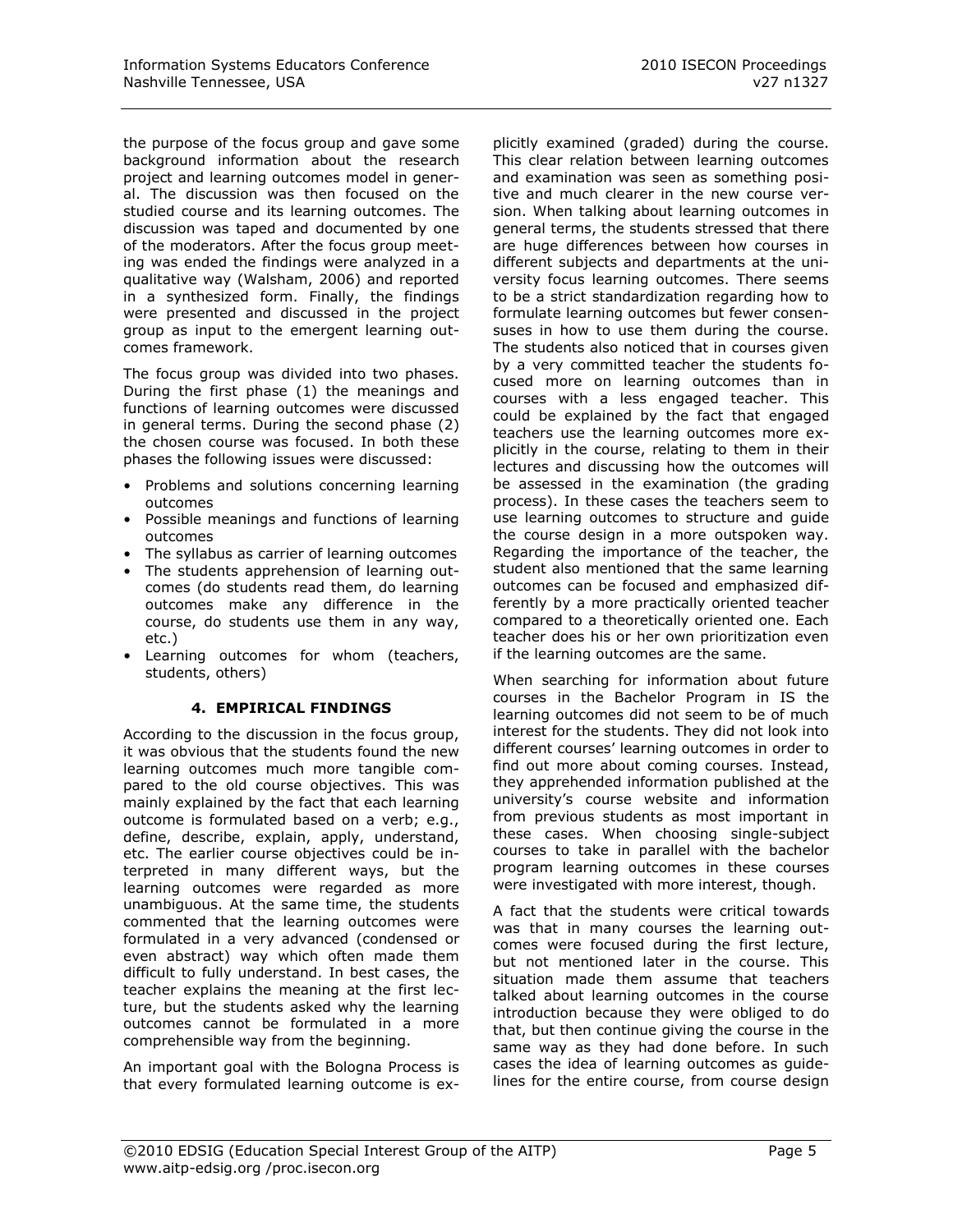via course performance to examination and assessment, is neglected.

The importance of learning outcomes for employability was also discussed during the focus group. The students highly acknowledged the importance of learning outcomes formulation in this case. Students who are aware of the learning outcomes in courses they have taken are able to use these formulations in order to market their knowledge and competence in job interviews. On the other hand, the students did not find the present formulations feasible to show to a presumptive employer as they are expressed in a "too academic" language and style. In order to be really useful in such contexts the formulations need to be adjusted to a practice target group, the students argued.

It was obvious that the students did not know how learning outcomes in a new course are formulated. The course design process was totally unknown to them, including how and by who decisions about courses were made. Most students thought that it was the teacher alone who wrote the syllabus and formulated learning outcomes. This made it clear that the administrative process of organization and change regarding courses in, e.g., an educational program is concealed from the students. The role of the syllabus including the learning outcomes as a contract (a formal agreement), on one hand, between the university and the teacher and, on the other hand, between the teacher and the student was not evident to the students. This implies that they regarded the syllabus as "yet another" document with course information and nothing else.

Regarding the focused course the students reflected that many of the learning outcomes were on the knowledge level, but few were on the understanding and competence levels (cf. Bloom et al.'s, 1956). On the positive side, the students regarded the learning outcomes in this course as more concrete than in many other courses. They found it easy to relate the learning outcomes to course activities.

When viewing the learning outcomes after having taken the course, one reflection was that the course could have had a more extensive content given these learning outcomes. There did not seem to be a perfect match between the content declared in the learning outcomes and in the practical realization (the interpreted content) of the course, though. One of the learning outcomes mentioned that Enterprise systems should be applied during

the course, but there were no compulsory laboratory activities or other practical moments in the course (focusing on organized use of an enterprise system). A free (open) enterprise system was, instead, offered by the university to the student to explore by him- or herself.

This kind of course was regarded as especially important to market to future employers as Enterprise system competence is often requested in job advertisements. Unfortunately, the mismatch between the learning outcomes and the course performance made the students argue that the learning outcomes could not be constructively used in contacts with presumptive employers, in this case, as the outcomes were not totally fulfilled.

#### **5. DISCUSSION**

By listening to the voices of an IS course's most important stakeholder group; the students, we have discovered some apprehensions regarding learning outcomes that IS teachers should be aware of.

First of all, the syllabus with its learning outcomes plays an important role as a contract, which guides the course activities and examination. This role is, however, not known to the students. Instead, they apprehend the syllabus as any kind of course information document. Neither the process of formulating learning outcomes nor the status of learning outcomes as control instruments are explicit to students. This makes the possibilities and limitations of learning outcomes too vague to students and their possibilities to use the full potential of the learning outcomes are, thus, decreased.

The formulation of learning outcomes was generally seen as improved compared to the old versions of course objectives, thanks to the verb formulations. On the other hand, the learning outcomes were often formulated in a way that was apprehended as too theoretical (e.g., abstract) and complicated. Even if students were able to understand the formulations, they did not think that future employers would do that. The role of learning outcomes as carrier of the student's competence is, in this case, decreased.

The function of learning outcomes as carrier of course information prior to a course was not regarded as important to students in the IS bachelor program. If they, on the other hand, would take a course outside the program, the learning outcomes were seen as more impor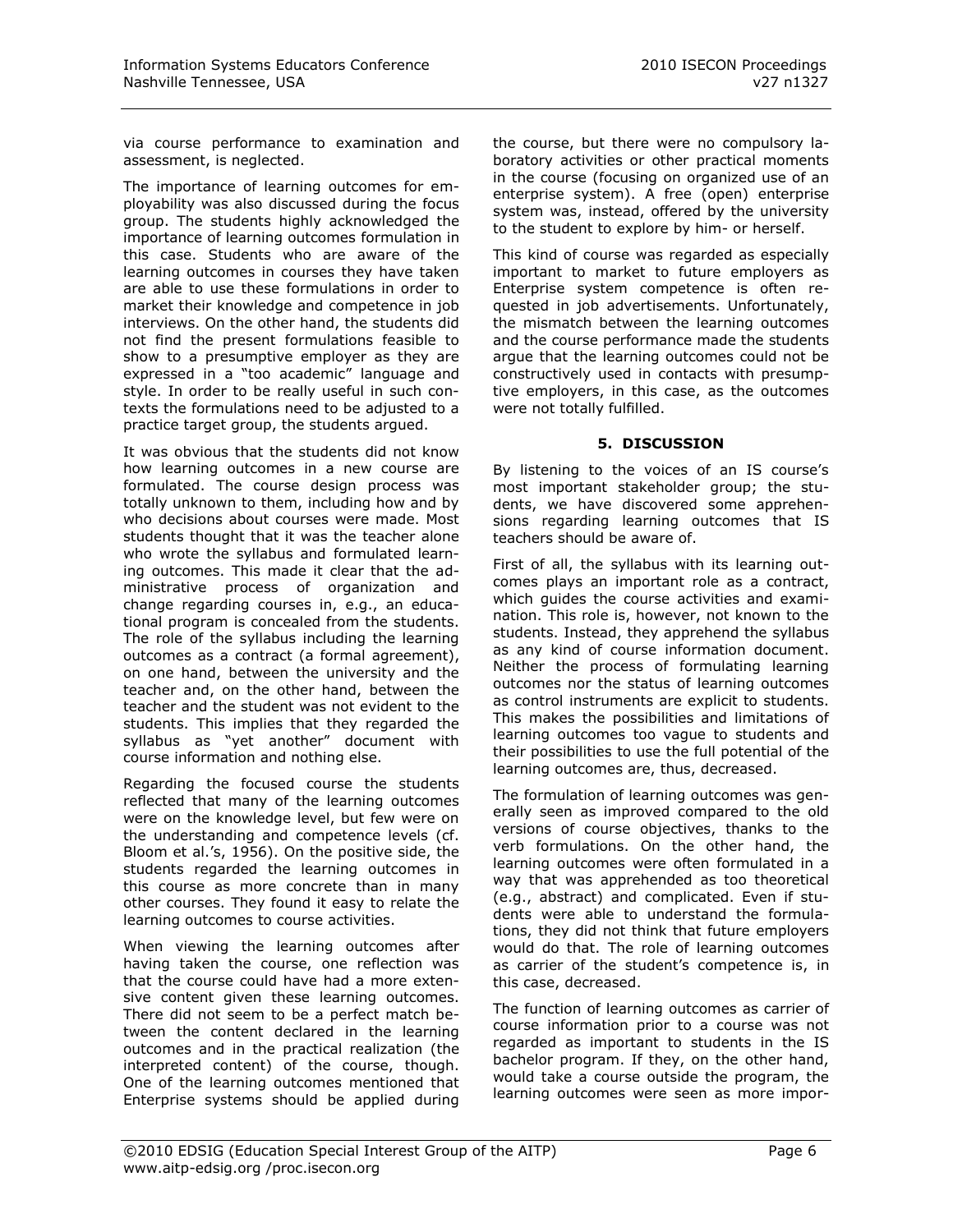tant. A reason for this could be that the IS bachelor program has other sources of information that are easier to access than the learning outcomes. In cases when such sources are not available, the students turn to learning outcomes instead.

It also became apparent that even though there has been a huge focus on learning outcomes in higher education in Sweden for a couple of years now, the consensus tends to be on formulation of learning outcomes. In contrast, the application of learning outcomes in courses seems to be very teacher dependent. Teachers make prioritizations of the learning outcomes' importance in a course and might emphasize certain aspects on behalf of other issues. Students can meet teachers in one course who do not seem to acknowledge learning outcomes after having mentioned them in the course introduction. In another course the teacher might use the learning outcomes as a structure for the entire course from planning to examination and assessment. Having standardized and regulated learning outcome formulation without any practical consensus about how to apply learning outcomes in courses, of course leaves the students in an uncertain situation.

Learning outcomes make courses more transparent than they were before. It is for example easier for students to observe unbalance between learning outcomes on the three levels of knowledge, understanding, and competence. This makes it easier for students to question course content, find gaps in the learning outcomes as well as learning outcomes that have not been fulfilled in a course. Learning outcomes give students possibilities to increase their influence and raise demands on their education. This is well in line with the striving to empower students and regard them as clients or even customers to the universities. In order to achieve this, the learning outcome model must of course be known to students.

# **6. CONCLUSIONS**

This study has tried to answer the research question "How do students view the meaning of learning outcomes?". We have discovered students' apprehensions of learning outcomes of an Enterprise system course within an IS bachelor program. Our findings make us draw some conclusions about how IS educators can improve the use of learning outcomes in practice.

First of all, in Sweden the transition to the EU model of learning outcomes has succeeded regarding formulation of learning outcomes in all syllabuses in higher education. Now it is time to expand the focus and also emphasize the application of learning outcomes in courses. We have illustrated viewpoints from the student perspective in this paper. In order to achieve a better use of learning outcomes in practice, we must find ways of not just formulating learning outcomes in a standardized manner, but also practicing them in our courses. When this learning outcome model has been accepted and applied in teachers' course activities, not just their syllabus writing, we have possibilities to take full advantage of learning outcomes.

Our study shows that students, as a course's the main stakeholder group, regard the multifunctionality of learning outcomes. What they still miss is knowledge about the role and meaning of learning outcomes as control instruments for the entire educational process. When teachers formulate learning outcomes in a transparent and clear way, students will be able to use them both prior to courses, during courses and after courses. This is the next challenge to meet for higher educational institutions.

In this paper we have used focus groups to make the voices of students heard. Focus groups have been used in many other fields before (cf. e.g. Axelsson & Melin, 2007), but applied in the educational domain we find that focus groups help us emphasize "client value" in terms of student opinions of the learning outcomes' potential.

# **Limitations and Further Research**

This study has focused the student perspective on learning outcomes by conducting a focus group with students studying in the IS bachelor program at a Swedish university. The results are of course so far limited and should be viewed as an illustration of the studied phenomenon rather than any general results. We would encourage further studies of the student group in order to broaden the understanding of this stakeholder's apprehensions. Focus groups are an instrument that we find promising in this aspect, but data could also be generated from larger groups by, e.g., online questionnaires.

More research is needed on how to take next step towards active use of learning outcomes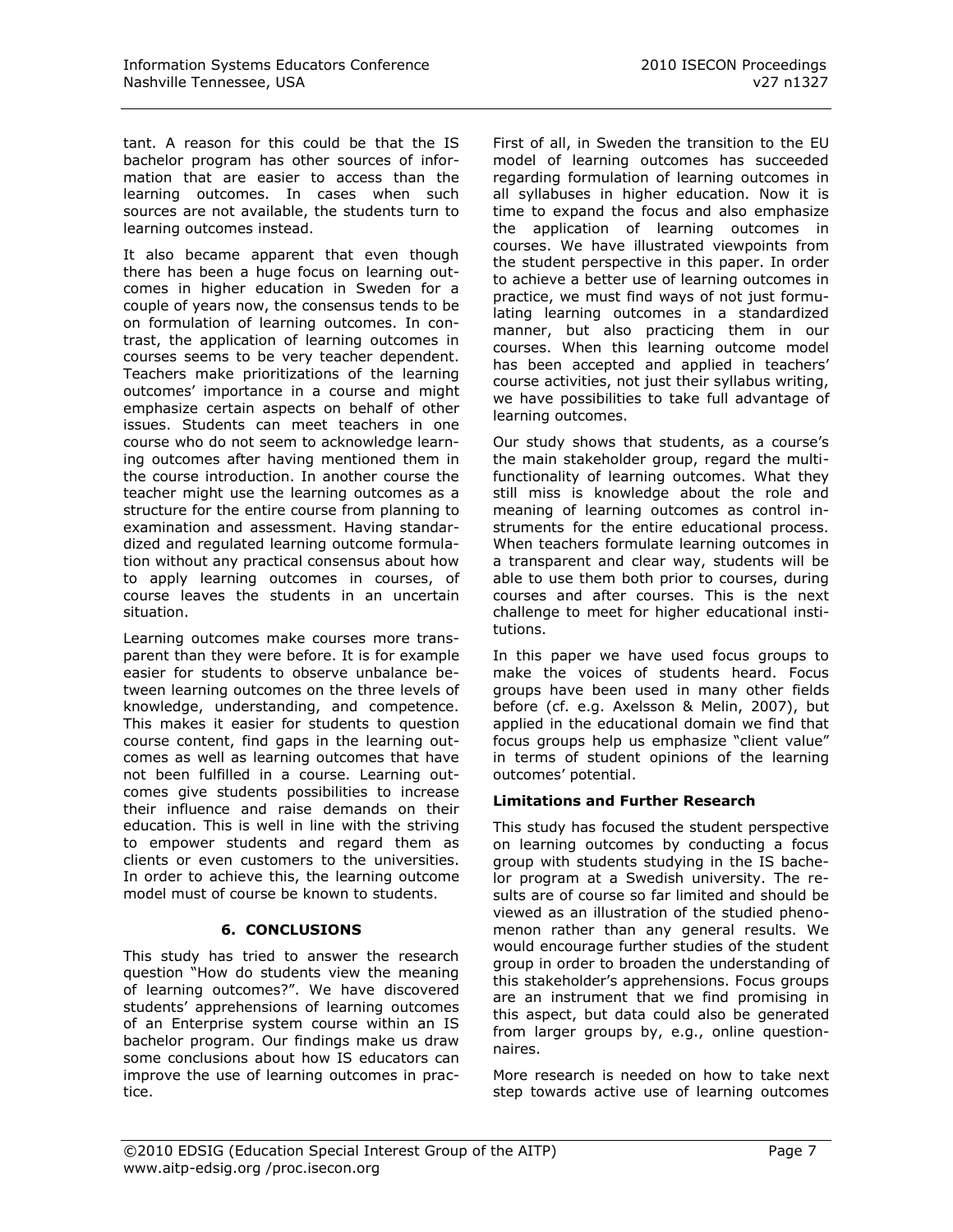in all phases of a course. This is a question of how to motivate educators in this shift and to find good examples of benefits possible to achieve. In order to do this the student perspective is important to focus, even though we of course need to strive for acknowledging other stakeholder groups as well.

#### **Acknowledgements**

This study has been financially supported by the Swedish Agency for Networks and Cooperation in Higher Education. The study is a part of a R&D project called "A learning outcome model – reflected assessment". The project is managed by the Information Systems Division, Linköping University (LiU). LiU is also an active part in the project, together with information systems researchers, teachers and student representatives from Dalarna University, Jönköping International Business School and University of Borås. We dedicated this paper to our late project member and research colleague Dr. Göran Hultgren, Dalarna University.

### **7. REFERENCES**

- Abraham, S. (2006). Assessing the Learning Outcomes of a Computer Information Systems (CIS) Program, *Information Systems Education Journal*, 4(14). [http://isedj.org/4/14/.](http://isedj.org/4/14/) ISSN: 1545-679X. (Also appears in The Proceedings of ISECON 2004: §2213. ISSN: 1542-7382.)
- Axelsson, K., & Melin, U. (2007). Talking to, not about, citizens – Experiences of focus groups in public e-service development, in Wimmer, M.A., Scholl, H.J., & Grönlund, Å. (Eds., 2007). *EGOV 2007*, LNCS 4656, Springer-Verlag Berlin Heidelberg, pp. 179- 190.
- Biggs, J. (2003). *Teaching for Quality Learning at University*. (2nd Ed), Society for Research into Higher Education and Open University Press, Buckingham.
- Bloom, B.S., Englehart, M. D., Furst, E. J., Hill, W. H., & Krathwohl D. (1956). *Taxonomy of Educational Objectives: The Classification of Educational Goals*, McKay, New York.
- European Association for Quality Assurance in Higher Education (ENQA), [http://www.enqa.eu.](http://www.enqa.eu/)
- European Association for Quality Assurance in Higher Education (2005), Standards and Guidelines for Quality Assurance in the Eu-

ropean Higher Education Area. DG Education and Culture, Helsinki, Finland.

- European Commission ECTS Users' Guide: European Credit Transfer and Accumulation System for Lifelong Learning. DG Education and Culture, Brussels, Belgium, 2004.
- Fallows, S., & Steven, C. (2000). Building employability skills into the higher education curriculum: A university-wide initiative, *Education + Training*, 42(2), pp. 75-82.
- Fern, E.F. (2001), *Advanced focus group research*, Sage Publications, Thousand Oaks.
- Gallavara, G., Hreinsson, E., Kajaste, M., Lindesjöö, E., Sølvhjelm, C., Sørskår, A.K., & Sedigh Zadeh, M. (2008). Learning outcomes: Common framework – different approaches to evaluating learning outcomes in the Nordic countries, European Association for Quality Assurance in Higher Education, ENQA Occasional Papers 15.
- Kitzinger, J., & Barbour, R.S. (1999). The challenge and promise of focus groups, In Barbour, & R.S., Kitzinger, J. (Eds.). *Developing focus group research: Politics, theory and practice*, Sage Publications, London, pp. 1-20.
- Krueger, R.A. (1998). *Moderating focus groups: Focus group kit 4*, Sage Publications, Thousand Oaks.
- Lisbon Recognition Convention (1997). Convention on the Recognition of Qualifications concerning Higher Education in the European region. Council of Europe, European Treaty Series No. 165.
- Ministry of Education and Research, Högre utbildning i utveckling – Bolognaprocessen i svensk belysning, Ds 2004:2, 2004. [In Swedish: Higher education under development – The Bologna process in Swedish illustration]
- Ministry of Education and Science Higher Education Ordinance, SFS No. 1993:100.
- Morgan, D. (1998). *The focus group guidebook, Volume 1*, Sage Publications Inc.
- Papatsiba, V. (2006). Making higher education more European through student mobility? Revisiting EU initiatives in the context of the Bologna Process, *Comparative Education*, 42(1), pp. 93-111.